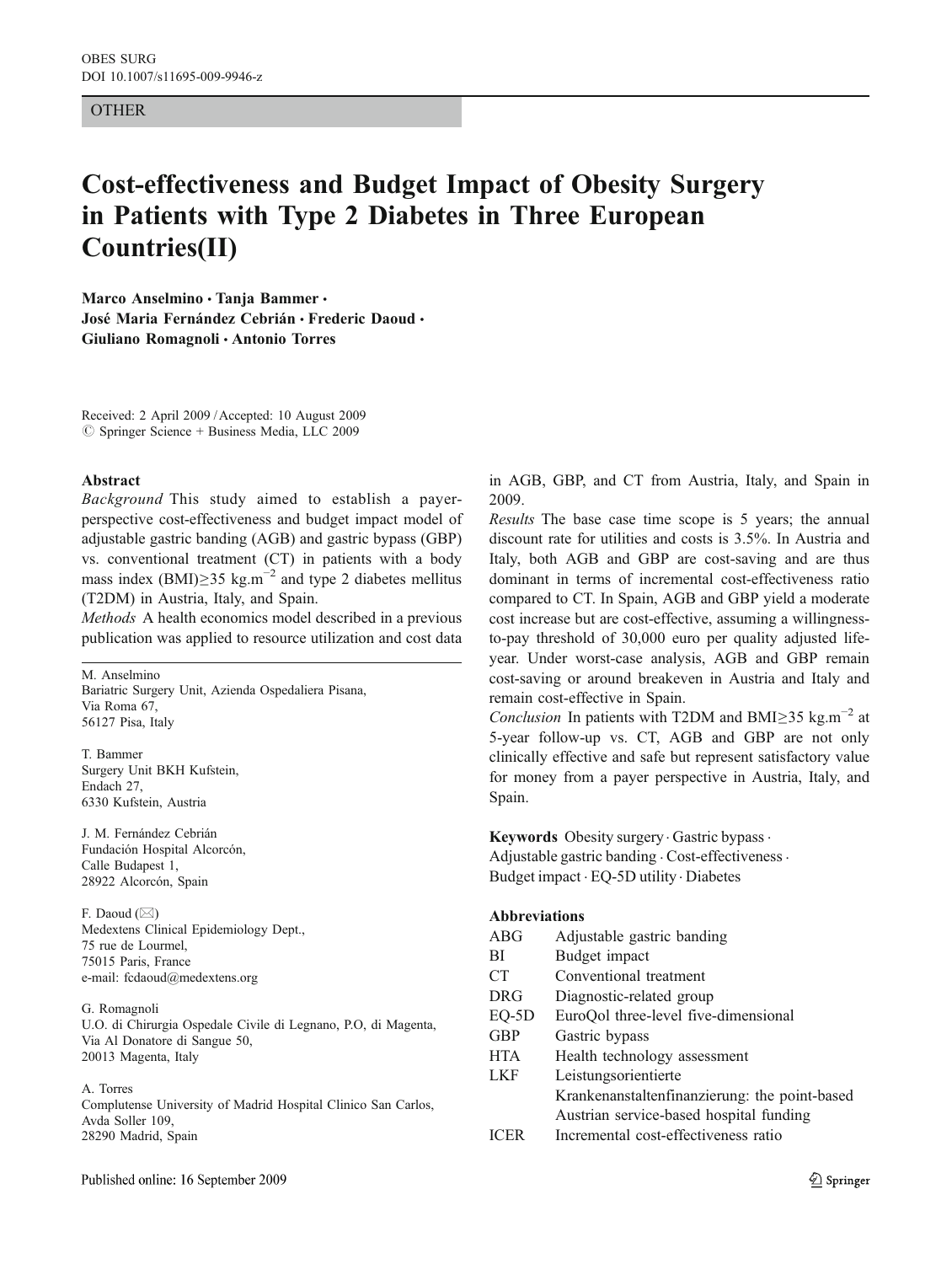<span id="page-1-0"></span>Table 1 Base case input—cost of AGB—share funded by statutory payers

| Country                                            | Austria    |                  | Italy      |                  | Spain      |                  |
|----------------------------------------------------|------------|------------------|------------|------------------|------------|------------------|
| Health care resources                              | units      | $\epsilon$ /unit | units      | $\epsilon$ /unit | units      | $\epsilon$ /unit |
| Preoperative assessment prior to initial admission |            |                  |            |                  |            |                  |
| Preoperative assessment (summary)                  | 1.00       | 209.76           | 1.00       | 520.52           | 1.00       | 804.01           |
| Initial hospital admission for surgery             |            |                  |            |                  |            |                  |
| Hospital stay (all-inclusive lump)                 | 1.00       | 3,633.00         | 1.00       | 5,496.00         |            |                  |
| Hospital stay—per diem cost                        |            |                  |            |                  | 3.50       | 319.64           |
| Surgery—overhead (h)                               |            |                  |            |                  | 1.91       | 395.65           |
| AGB laparoscopic implant                           |            |                  |            |                  | 1.00       | 1,300.00         |
| Annual follow-up—years 1 through 5                 |            |                  |            |                  |            |                  |
| Average annual cost                                | 1.00       | 164.62           | 1.00       | 365.87           | 1.00       | 409.79           |
| Complications                                      |            |                  |            |                  |            |                  |
| Average cost per patient                           | 1.00       | 340.29           | 1.00       | 304.58           | 1.00       | 311.48           |
| Total discounted—annual 3.5%                       | € 4,784.88 |                  | € 7,759.26 |                  | € 5,995.08 |                  |

|                   | QALYs Quality adjusted life-years |
|-------------------|-----------------------------------|
| T <sub>2</sub> DM | Type 2 diabetes mellitus          |

| <b>WTP</b> | Willingness to pay: the maximum ICER |  |
|------------|--------------------------------------|--|
|            | accepted by health care payers       |  |

## Introduction

Consensus conferences and guidelines establish that bariatric surgery can be proposed to adults with a body mass index  $(BMI) \geq 35$  kg.m<sup>-2</sup> and type 2 diabetes mellitus (T2DM), when at least 1 year of well-conducted medical treatment has failed and in the absence of contraindications [\[1](#page-7-0)]. Evidence shows that both gastric bypass (GBP) and adjustable gastric banding (AGB) are

safe and able to produce significant BMI reduction sustained at 5-year follow-up, as well as frequent remission of T2DM [\[2](#page-7-0)]. The cost of bariatric surgery remains a concern to payers across Europe, and resolving concerns require a quantification of budget impact (BI) and value for money. Bariatric surgeons in Austria, Italy, and Spain have examined the cost consequences and health value for money if a given number of patients are treated by GBP or AGB or kept on conventional treatment (CT).

## Methods and Sources

The method adopted in this work is similar to the one used in the UK, Germany, and France 3 years earlier and is

| Country                                            | Austria           |                  | Italy      |                  | Spain      |                  |
|----------------------------------------------------|-------------------|------------------|------------|------------------|------------|------------------|
| Health care resources                              | units             | $\epsilon$ /unit | units      | $\epsilon$ /unit | units      | $\epsilon$ /unit |
| Preoperative assessment prior to initial admission |                   |                  |            |                  |            |                  |
| Preoperative assessment (summary)                  | 1.00              | 209.76           | 1.00       | 538.10           | 1.00       | 859.95           |
| Initial hospital admission for surgery             |                   |                  |            |                  |            |                  |
| Hospital stay (all-inclusive lump)                 | 1.00              | 4,941            | 1.00       | 5,496.00         |            |                  |
| Hospital stay—per diem cost                        | 1.00 <sup>a</sup> | 289.50           |            |                  | 4.88       | 296.96           |
| Surgery—overhead (h)                               |                   |                  |            |                  | 3.84       | 529.68           |
| Device set specific for laparoscopic GBP           |                   |                  |            |                  | 1.00       | 2,000.00         |
| Annual follow-up—years 1 through 5                 |                   |                  |            |                  |            |                  |
| Average annual cost                                | 1.00              | 161.88           | 1.00       | 393.80           | 1.00       | 425.82           |
| Complications                                      |                   |                  |            |                  |            |                  |
| Average cost per patient                           | 1.00              | 409.29           | 1.00       | 230.22           | 1.00       | 425.82           |
| Total discounted—annual 3.5%                       | € 6,360.89        |                  | € 7,830.51 |                  | € 8,344.42 |                  |

a Intensive care unit per diem supplementary LKF tariff to lump sum LKF tariff in Aust

Table 2 Base case input— $c$ of laparoscopic GBP—share funded by statutory payers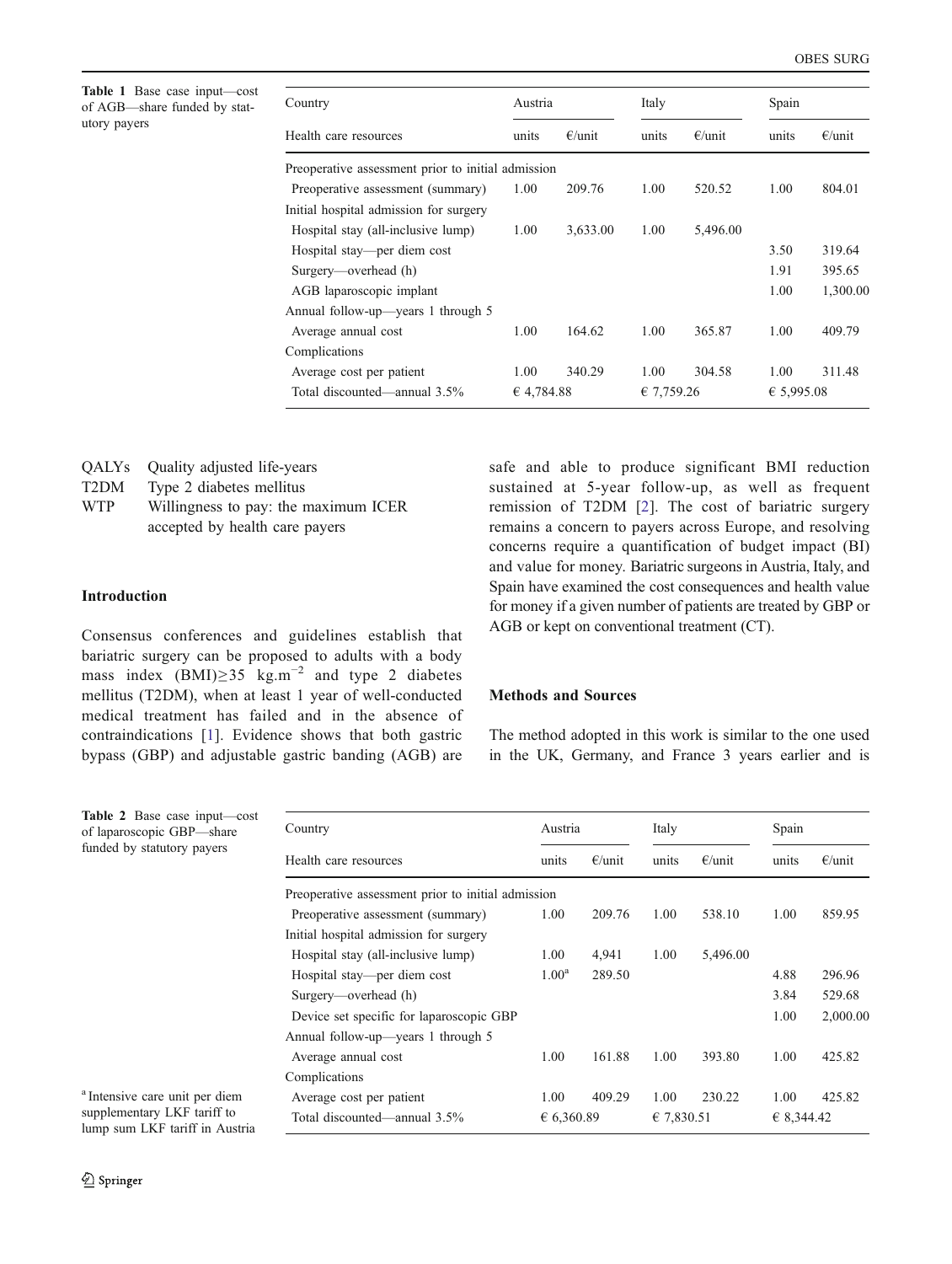<span id="page-2-0"></span>Table 3 Base case input—cost of conventional treatment share funded by statutory payers

| Units          | $\epsilon$ /unit | Units          |           |                      |                                 |
|----------------|------------------|----------------|-----------|----------------------|---------------------------------|
|                |                  |                | $E$ /unit | Units                | $\epsilon$ /unit                |
|                |                  |                |           |                      |                                 |
| 3              | 4.18             | $\overline{4}$ | 12.91     | 2                    | 40.95                           |
|                |                  |                |           | $\overline{c}$       | 4,390                           |
|                |                  | 4              | 7.40      | 4                    | 13.50                           |
|                |                  | $\overline{c}$ | 10.20     |                      |                                 |
| $\overline{2}$ | 17.28            | 1              | 91.42     | 2                    | 34.60                           |
|                |                  | 56             | 2.09      | 180                  | 1.92                            |
|                |                  |                |           | 90                   | 0.24                            |
|                |                  |                |           |                      |                                 |
| 3              | 4.18             | 4              | 12.91     | 1                    | 40.95                           |
| 2              | 17.28            | 1              | 91.42     | 1                    | 34.60                           |
| € 29.82        |                  |                |           |                      |                                 |
| € 29.82        |                  | € 47.51        |           |                      |                                 |
|                |                  |                |           |                      |                                 |
|                |                  | € 134.64       |           | € 310.10<br>€ 468.22 | € 582.59<br>€ 75.55<br>€ 831.01 |

described elsewhere [[3\]](#page-7-0). The model (Microsoft™ Excel™) structure with its calculation algorithms and eight output variables, the peer-reviewed literature clinical and epidemiological inputs to the model, and the assumptions made regarding base case and worst-case scenarios for clinical effectiveness and safety are those described in that previous publication [\[3](#page-7-0)].

The base case scenario is derived from average reported BMI reduction and T2DM improvement in the reviewed publications. It defines CT as the continuation of medically guided diet during 1 year in spite of previous failure, followed by 4 years of watchful waiting. It also considers the average payer-perspective costs according to available sources. The worst-case scenario was conducted as an alternative to sensitivity analysis. It assumes that AGB and GBP were about 20% less effective in terms of BMI reduction and T2DM remission than in the literaturesupported base case and that CT was low-cost watchful waiting only, with no BMI reduction and no T2DM remission at all during 5 years. The annual cost of treating T2DM is assumed to be the same as in the base case. The methods for gathering payer-perspective cost inputs for GBP and AGB, CT, and T2DM treatment are also the same as previously reported [\[3](#page-7-0), [4\]](#page-7-0).

Clinical evidence was obtained from the literature. Resource utilization data in AGB, GBP, and CT were obtained from quoted publications so as to reflect practice in 2009. A comprehensive list of health care resources necessary for preoperative assessment, laparoscopic GBP and AGB surgical operations, follow-up, and the treatment of complications up to 5 years after surgery was established in Austria, Italy, and Spain by the authors. The payerperspective cost of CT in each country was based on a review of resource use known to be covered by payers. Unit costs were obtained from published sources when available or from coauthors' institutions otherwise.

Cost inputs for AGB and GBP initial hospital admission in 2009 are: the Lombardy diagnostic-related group (DRG) tariff in Italy, the average service-based hospital tariff (Leistungsorientierte Krankenanstaltenfinanzierung, LKF) in Austria, and microcosting estimates from two hospitals in Madrid (Hospital Clinico "San Carlos" and Fundación

Table 4 Base case input average cost of T2DM per patient—estimates for 2009

|                                         | Austria $(\epsilon)$ | Italy $(\epsilon)$ | Spain $(\epsilon)$ |
|-----------------------------------------|----------------------|--------------------|--------------------|
| Total annual                            | 3,440.00             | 3,805.39           | 1,661.60           |
| Ambulatory care                         | 619.00               | 706.11             | 424.94             |
| Antidiabetic medications                | 223.00               | 80.15              | 77.61              |
| Other medications                       | 706.00               | 745.56             | 628.51             |
| Hospital care                           | 1,892.00             | 2,273.56           | 530.54             |
| Total over 5 years (3.5% discount rate) | 15,531.78            | 17,181.52          | 7,502.20           |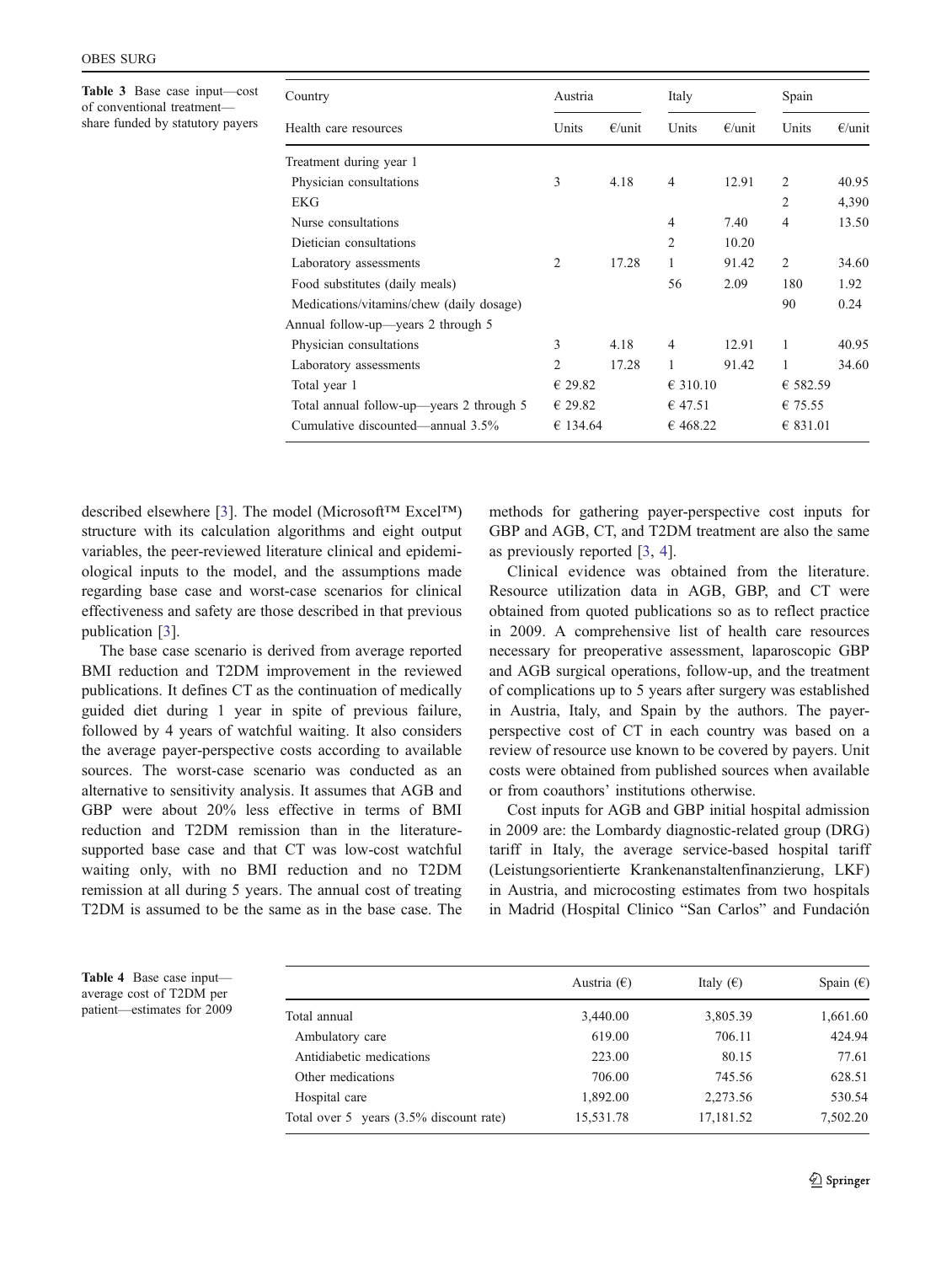<span id="page-3-0"></span>

| Table 5 Base case output: BI |  |
|------------------------------|--|
| and incremental cost-        |  |
| effectiveness ratios         |  |

| Over 5 years                                          | Austria  | Italy    | Spain |
|-------------------------------------------------------|----------|----------|-------|
| AGB vs. CT in patients with 100% T2DM at baseline     |          |          |       |
| Budget impact in 1,000 patients (million $\epsilon$ ) | $-2.942$ | $-1.107$ | 1.497 |
| ICER: $E/QALY$                                        | $-2,861$ | $-1,077$ | 1,456 |
| ICER: $E/BMI$ year                                    | $-50.9$  | $-19.2$  | 25.9  |
| ICER: $E/T2DM$ -free-year                             | $-1,201$ | $-452$   | 611   |
| GBP vs. CT in patients with 100% T2DM at baseline     |          |          |       |
| Budget impact in 1,000 patients (million $\epsilon$ ) | $-1.938$ | $-1.670$ | 3.570 |
| ICER: $E/OALY$                                        | $-1.447$ | $-1,246$ | 2.664 |
| ICER: $E/BMI$ year                                    | $-24.0$  | $-20.7$  | 44.2  |
| ICER: $E/T2DM$ -free-year                             | $-740$   | $-637$   | 1,362 |

Hospital Alcorcón) in Spain. To these inputs are added the cost of preoperative assessment, complications, and followup over 5 years (Tables [1](#page-1-0) and [2\)](#page-1-0).

Cost of CT in Spain is based on a peer-reviewed study comparing two low-calorie diets (Table [3](#page-2-0)) [\[5\]](#page-7-0). This modeling work used the less costly of the two diets because the authors report it to be as effective as and safer than the more expensive one, as well as more cost-effective. In Austria, payers do not currently fund diets, so the cost of CT from a payer perspective is defined as simple annual medical checkup. In Italy, no published source on the cost of CT has been identified in a systematic search, while CT is confirmed to be funded by the health care payers of some regions. Italian health economists and government health policy makers frequently use HTA reports published by the National Institute for Clinical Excellence to derive conclusions applicable to the Italian National Health System [[6](#page-7-0)–[8\]](#page-7-0). Therefore, the cost of CT in the Italian model is based on the assumption that resources for CT in England's National Health Service used in the UK model are applicable and can be combined with published Italian outpatient care unit tariffs for 2009 or, in their absence,

with cost estimates made by the Italian coauthors based on their recent experience [[9\]](#page-7-0).

Cost inputs for T2DM management in Italy and Spain are obtained from the CODE-2 publication, but given that the nominal cost of treating T2DM steadily increased due to inflation and other factors, costs provided are inflated using a 3.5% annual compound rate from 2002 through 2009 (Table [4](#page-2-0)) [\[4](#page-7-0)]. The 3.5% rate was used in the previous publication and is still applied given recommendations by various European health economic methodological references [\[10](#page-7-0)–[13](#page-7-0)]. This rate both reflects inflation as well as the progressive increase in resource utilization over time to treat the same disease. Since CODE-2 or similar studies have not been conducted in Austria, the cost of T2DM is estimated on the assumption that average European proportions reported in CODE-2 can be combined with Austrian aggregate public health spending and T2DM prevalence data. Total annual health care expenditure attributable to T2DM reported in CODE-2 is 5%. In Austria, given an estimated T2DM prevalence of 320,000 patients, a total public health care spending of 19.956 billion euros in 2006, and a 3.5% annual compound



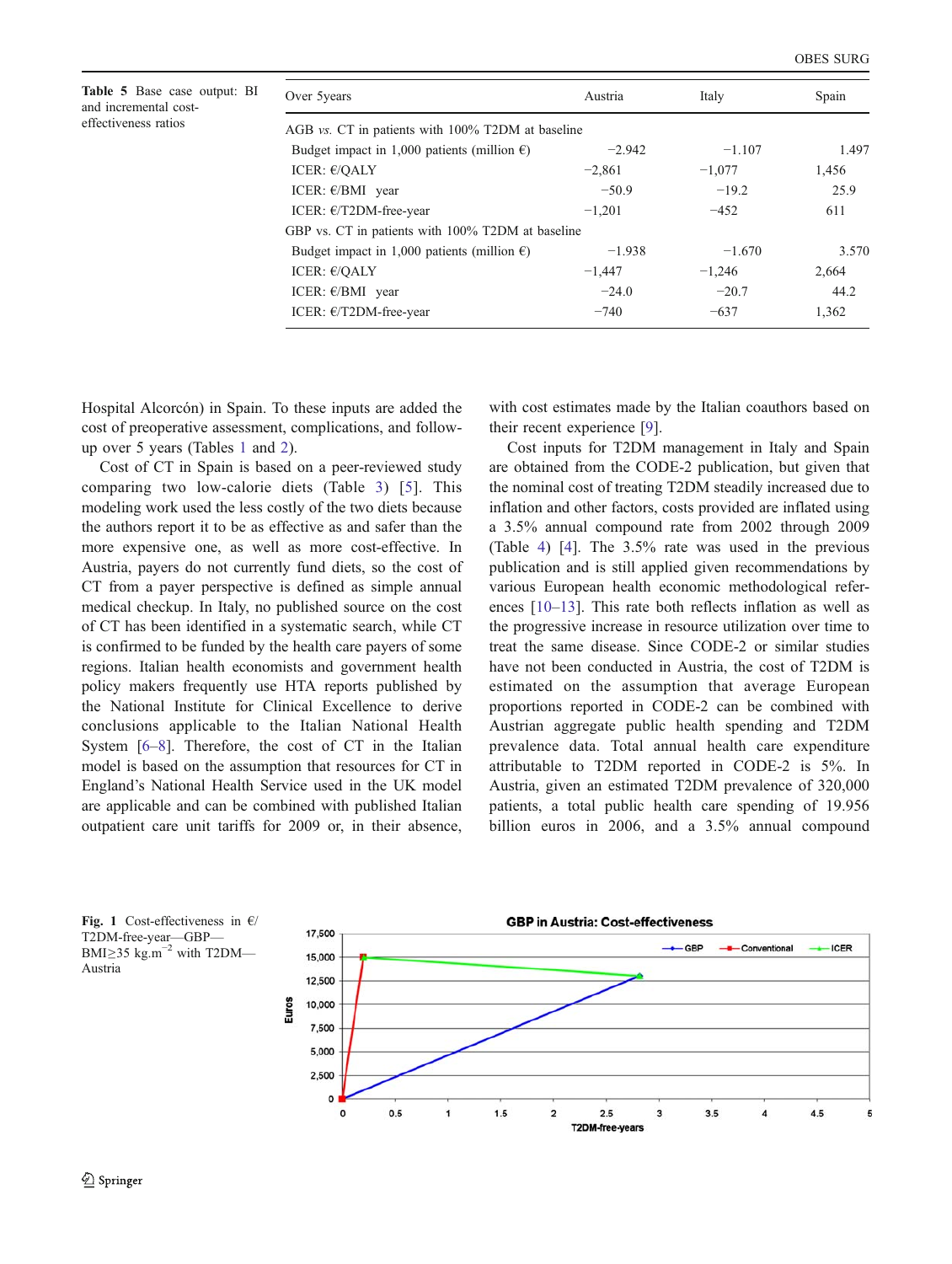<span id="page-4-0"></span>



increase, T2DM annual cost per patient in 2009 is estimated at 3,440€ [\[14](#page-7-0)–[16](#page-7-0)].

Overall, estimated payer-perspective cost inputs over 5 years in Austria are 15,532€ for T2DM management, 135€ for CT, 4,785€ for AGB, and 6,361€ for GBP. In Italy, these numbers are 17,182€ for T2DM management, 468€ for CT, 7,759€ for AGB, and 7,831€ for GBP. In Spain, these numbers are 7,502€ for T2DM management, 831€ for CT, 5,995€ for AGB, and 8,344€ for GBP. The incremental cost-effectiveness ratio (ICER) between two treatments is graphically represented as the slope of their cost difference divided by their difference in effectiveness. Effectiveness can be quantified in terms of direct clinical characteristic or as utilities expressed in "quality adjusted life-years" (QALYs). "Willingness to pay" (WTP) is defined by health economists as the cutoff level of ICER above which incremental effectiveness becomes too expensive and under which it is acceptable health value for money. WTP thresholds reported for European payers are usually between 30,000 and 50,000€/QALY [[12,](#page-7-0) [13,](#page-7-0) [17](#page-7-0)]. This work used the more conservative value of 30,000€/QALY.

The BI is the cost difference between two treatment options multiplied by the number of cases.

## Results

Clinical outcomes calculated by the model over the 5-year horizon are the same as previously described: annual BMI variation, annual T2DM prevalence variation associated to the use of antidiabetic drugs, and treatment complications up to 5 years after bariatric surgery GBP/AGB or CT [\[3](#page-7-0)].

BI and incremental cost-effectiveness ratios are computed taking into account these clinical outcomes.

Base Case Scenario over 5 Years BI compared to CT in 1,000 patients all presenting a baseline T2DM is −2.942 million euros for AGB and −1.938 million euros for GBP in Austria, −1.107 million euros for AGB and −1.670 million euros for GBP in Italy, and 1.497 million euros for AGB and 3.570 million euros for GBP in Spain. The ICERs in



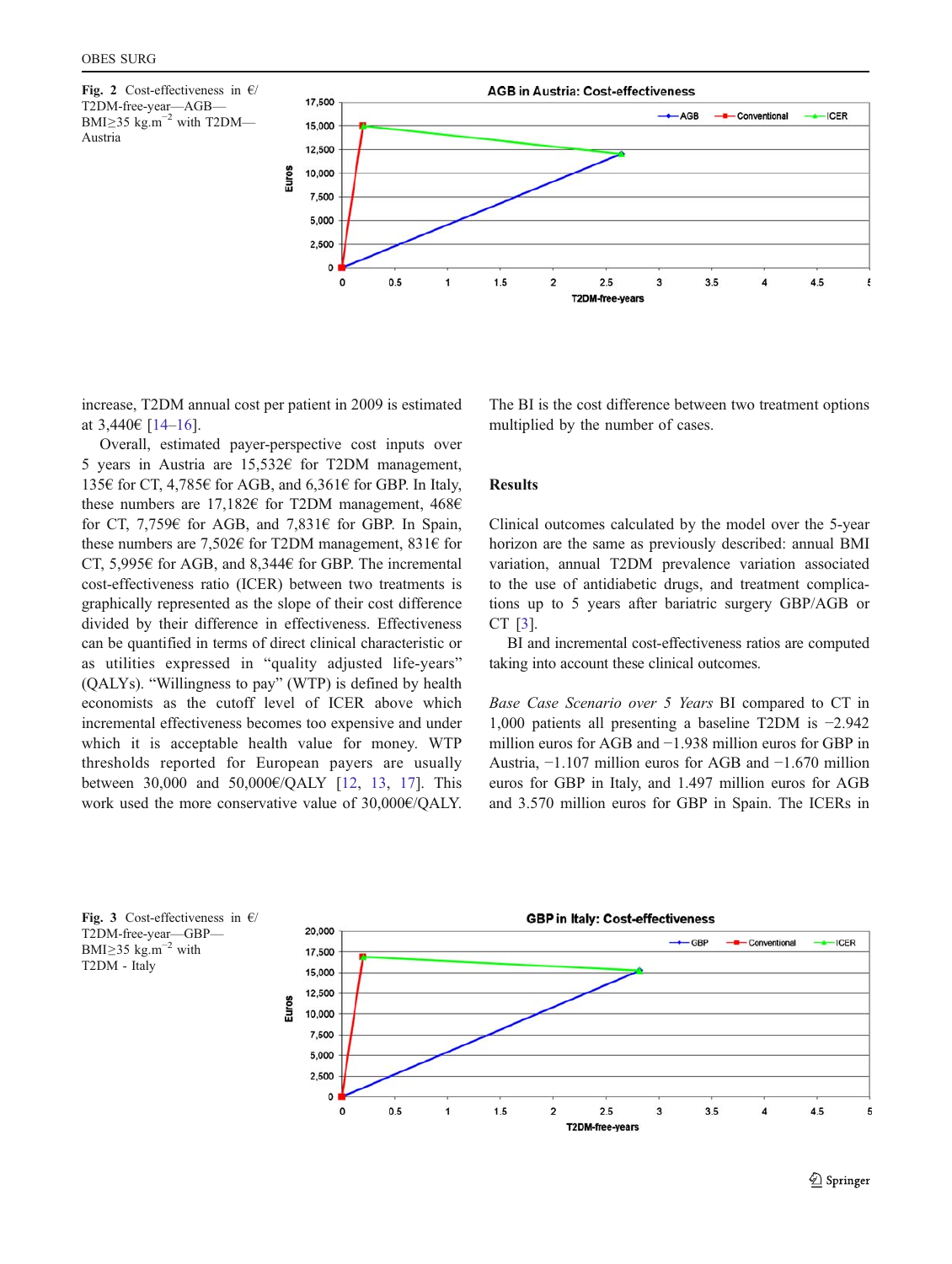



Austria are −2 861€/QALY and −1 201€/T2DM-free-year for AGB and −1 447€/QALY and −740€/T2DM-free-year for GBP. In Italy, these numbers are −1,077€/QALY and −452€/T2DM-free-year for AGB and −1,246€/QALY and −637€/T2DM-free-year for GBP. In Spain, these numbers are 1,456€/QALY and 611€/T2DM-free-year for AGB and 2,664€/QALY and 1,362€/T2DM-free-year for GBP. Base case scenario results are summarized in Table [5](#page-3-0) and in Figs. [1,](#page-3-0) [2,](#page-4-0) [3](#page-4-0), 4, 5, and [6](#page-6-0).

Worst-case Scenario over 5 Years Conducted as an Alternative to Sensitivity Analysis BI compared to CT in 1,000 patients all presenting a baseline T2DM is −1.238 million euros for AGB and −0.335 million euros for GBP in Austria, 0.548 million euros for AGB and 0.105 million euros for GBP in Italy, 2.710 million euros for AGB and 4.834 million euros for GBP in Spain. ICER in Austria is −1 680€/QALY and −741€/T2DM-free-year for AGB and −301€/QALY and −159€/T2DM-free-year for GBP. In Italy, these numbers are 638€/QALY and 281€/T2DM-free-year for AGB and 94€/QALY and 50€/T2DM-free-year for GBP. In Spain, these numbers are 3,142€/QALY and 1,390€/ T2DM-free-year for AGB and 4,347€/QALY and 2,302€/

T2DM-free-year for GBP. Worst-case scenario results are summarized in Table [6.](#page-6-0)

## Discussion

Methodological aspects and clinical inputs are previously discussed, and this discussion focuses on these three countries' health economic aspects. Sensitivity analysis is very important as payer-perspective costs vary greatly within each country. Fluctuations in the cost of T2DM and CT are also considerable depending on the area. As regards the average annual cost of T2DM in Italy and Spain, sensitivity analysis should be conducted on the full range reported by the CODE-2 study. Similarly, sensitivity analysis on a similar range should be applied to the estimate calculated for Austria.

Austria The LKF point value of  $0.75\epsilon$  is chosen as a point estimate for the base case, but sensitivity analysis should be conducted on its nationwide range which is roughly between 0.5 and 1€. Sensitivity analysis should also include



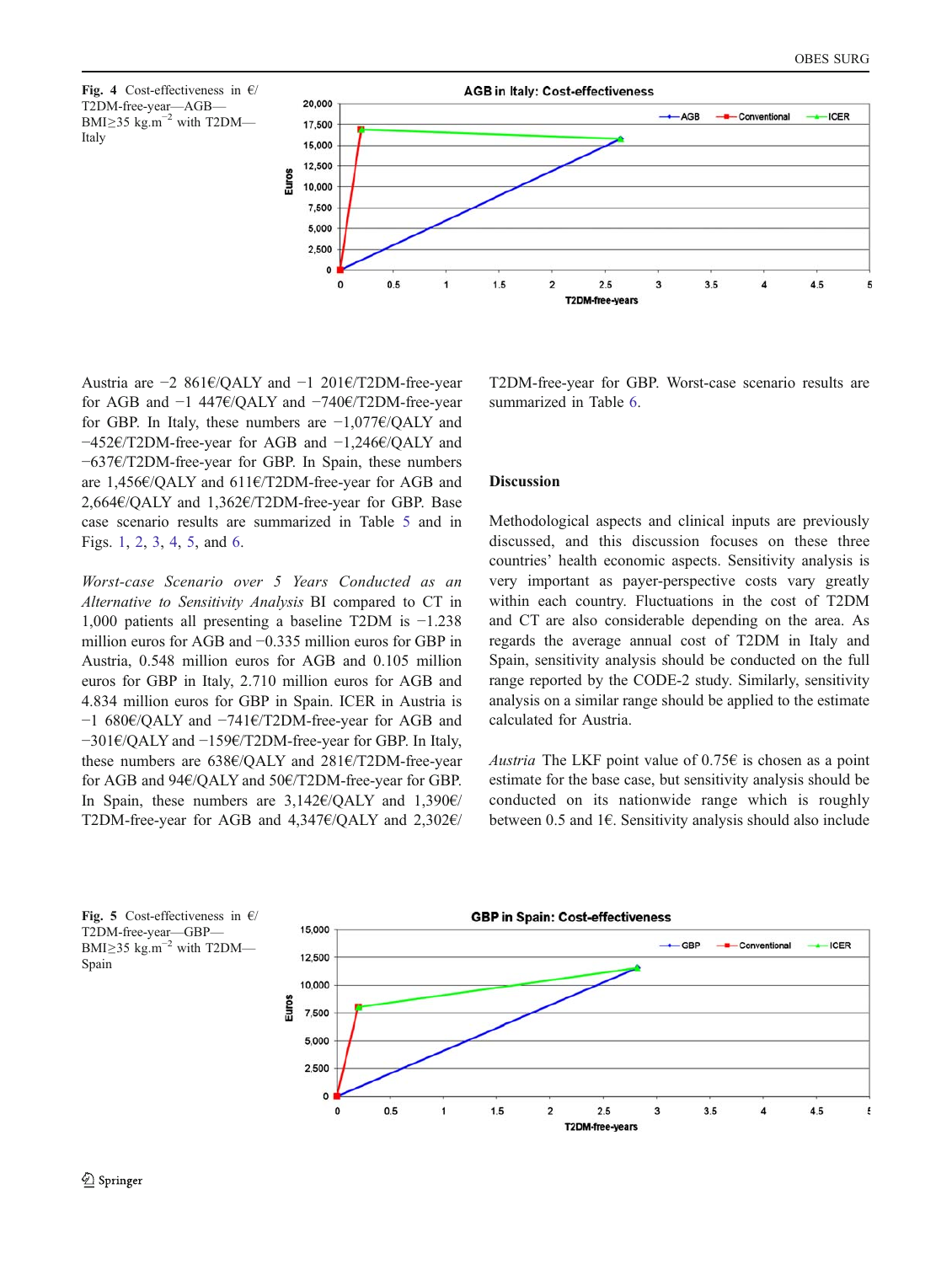<span id="page-6-0"></span>Fig. 6 Cost-effectiveness in  $\epsilon$ / T2DM-free-year—AGB— BMI≥35 kg.m<sup>-2</sup> with T2DM— Spain



days in intensive care unit. A prospective study using a methodology compatible with CODE-2 would be needed to confirm the Austrian model.

Italy The tariff for DRG 288 varies across regions and types of institutions with lows around  $2.852\epsilon$  in Basilicata and highs reaching  $7,281 \in \mathbb{R}$  in certain hospitals of Tuscany. The DRG tariff applicable in Lombardy is used because it is the region where most bariatric procedures are conducted.

Spain Central government uses DRG 288 for nationwide count of obesity surgery, but this is not used to fund individual bariatric procedures. Funding in most hospitals reflects the amount spent within the annual budget plan and is therefore variable with the institution's cost structure. The annual cost of T2DM derived from CODE-2 increased by a compound 3.5% rate is close to amounts reported by other Spanish studies [[18\]](#page-7-0).

## Conclusion

The deterministic model can be applied to countries where details of the cost of AGB, GBP, CT, and T2DM are available or can be estimated over a 5-year horizon. The base case shows that AGB and GBP in patients with baseline T2DM, compared to CT, are cost-saving in Italy and in Austria and moderately cost-increasing but cost-effective in Spain. Under worst-case scenario, AGB remains cost-saving, while GBP is about breakeven in Austria; AGB and GBP are about breakeven in Italy, and AGB and GBP still lead to a cost increase with satisfactory cost-effectiveness in Spain, assuming a willingness-to-pay threshold of 30,000€/QALY. Thus, compared to CT, AGB and GBP are not only clinically effective and safe but also represent satisfactory value for money from a payer perspective in these three countries.

Table 6 Worst-case analysis in T2DM patients: 20% less effective AGB and GBP vs. CT

| Over 5 years                                          | Austria  | Italy | Spain |  |
|-------------------------------------------------------|----------|-------|-------|--|
| AGB vs. CT in patients with 100% T2DM at baseline     |          |       |       |  |
| Budget impact in 1,000 patients (million $\epsilon$ ) | $-1.445$ | 0.548 | 2.710 |  |
| ICER: $E/QALY$                                        | $-1,680$ | 638   | 3,142 |  |
| ICER: $E/BMI$ year                                    | $-25.9$  | 11.2  | 55.1  |  |
| ICER: $E/T2DM$ -free-year                             | $-741$   | 281   | 1.390 |  |
| GBP vs. CT in patients with 100% T2DM at baseline     |          |       |       |  |
| Budget impact in 1,000 patients (million $\epsilon$ ) | $-0.335$ | 0.105 | 4.834 |  |
| ICER: $E/OALY$                                        | $-301$   | 94    | 4.347 |  |
| ICER: $E/BMI$ year                                    | $-5.0$   | 1.5   | 71.6  |  |
| ICER: $E/T2DM$ -free-year                             | $-1.59$  | 50    | 2.302 |  |